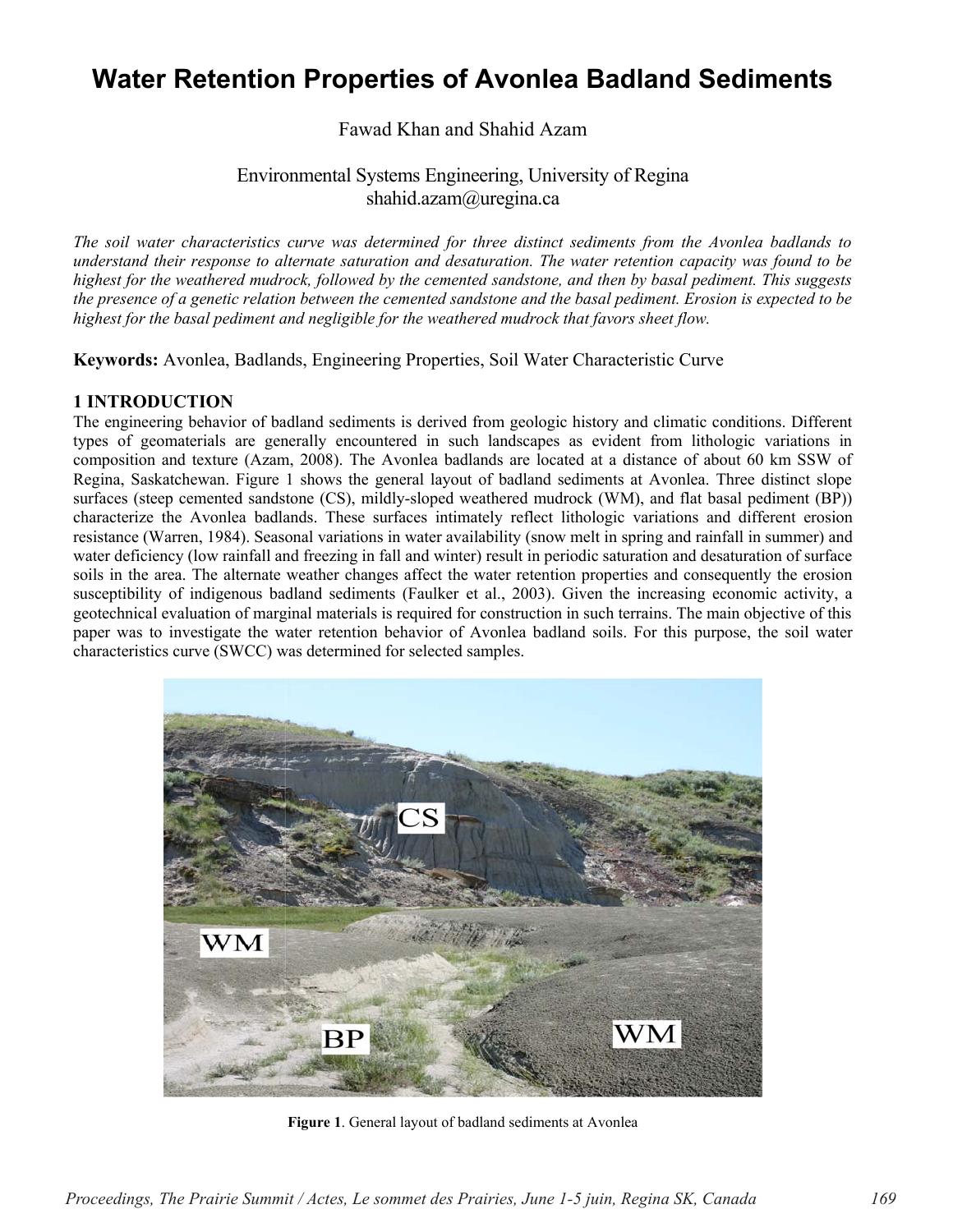#### **2 LABORATORY TESTING**

Representative surface samples were retrieved from the three types of sediments at the Avonlea badlands site. The SWCC, which is a plot of the volumetric water content versus soil suction, was determined at the field dry unit weight of each sediment type. A total of 18 specimens were prepared for each soil type by adding different amounts of water. The soil suction was measured using the potentiameter (Model WP4–T) whereas the gravimetric water content of the samples was determined according to the ASTM Standard Test Methods for Laboratory Determination of Water (Moisture) Content of Soil and Rock by Mass (D2216–05) and subsequently converted to the volumetric water content. The laboratory measured SWCC data were fitted using the method described by Fredlund and Xing (1994).

### **3 RESULTS AND DISCUSSION**

The SWCC plot represents the flow of water through the soil pores under saturated and unsaturated conditions. It is the primary tool to understand the engineering behavior of soils under fluctuating water availability conditions. With increasing suction, materials remain saturated up to the air entry value and store water equal to the saturated volumetric water content. Thereafter, soils undergo desaturation with a corresponding decrease in volumetric water content up to the residual value. Further decease in volumetric water content is very difficult to achieve and require a high amount of suction: all soils converge at  $10<sup>6</sup>$  kPa, which corresponds to the wilting point of plants.

Figure 2 gives the SWCC of the Avonlea badland sediments and the results are summarized in Table 1. The data shows different water retention capabilities for the investigated sediments. The four characteristic indicators (Table 1) suggest that the water retention capacity is highest for weathered mudrock, followed by cemented sandstone, and then by basal pediment. In general, a low dry unit weight, a high amount of fine-grained materials, and an abundance of active clay minerals or cemetitious compounds result in a high air entry value and residual suction. The data depicted herein correlates reasonably well with the field dry unit weights and the observed soil texture. Detailed mineralogical composition and grain size distribution analyses are required to confirm the findings.

The three types of sediments at Avonlea respond differently to the same rainfall event. Possible erosion from the cemented sandstone (at a higher elevation) is accumulated in the basal pediment (at a lower elevation) and not retained in the intermediate weathered mudrock because of the high air entry value (416 kPa) of the latter material. The weathered mudrock with negligible erodibility would favor sheet flow because all of the pores are sealed due to saturation. This suggests that a genetic relation exists between the cemented sandstone and the basal pediment. With an insignificant amount of cementation and cohesion due to clay minerals, the basal pediment is a material that is highly susceptible to fluvial erosion.



**Figure 2**. Soil water characteristic curves of the investigated badland sediments